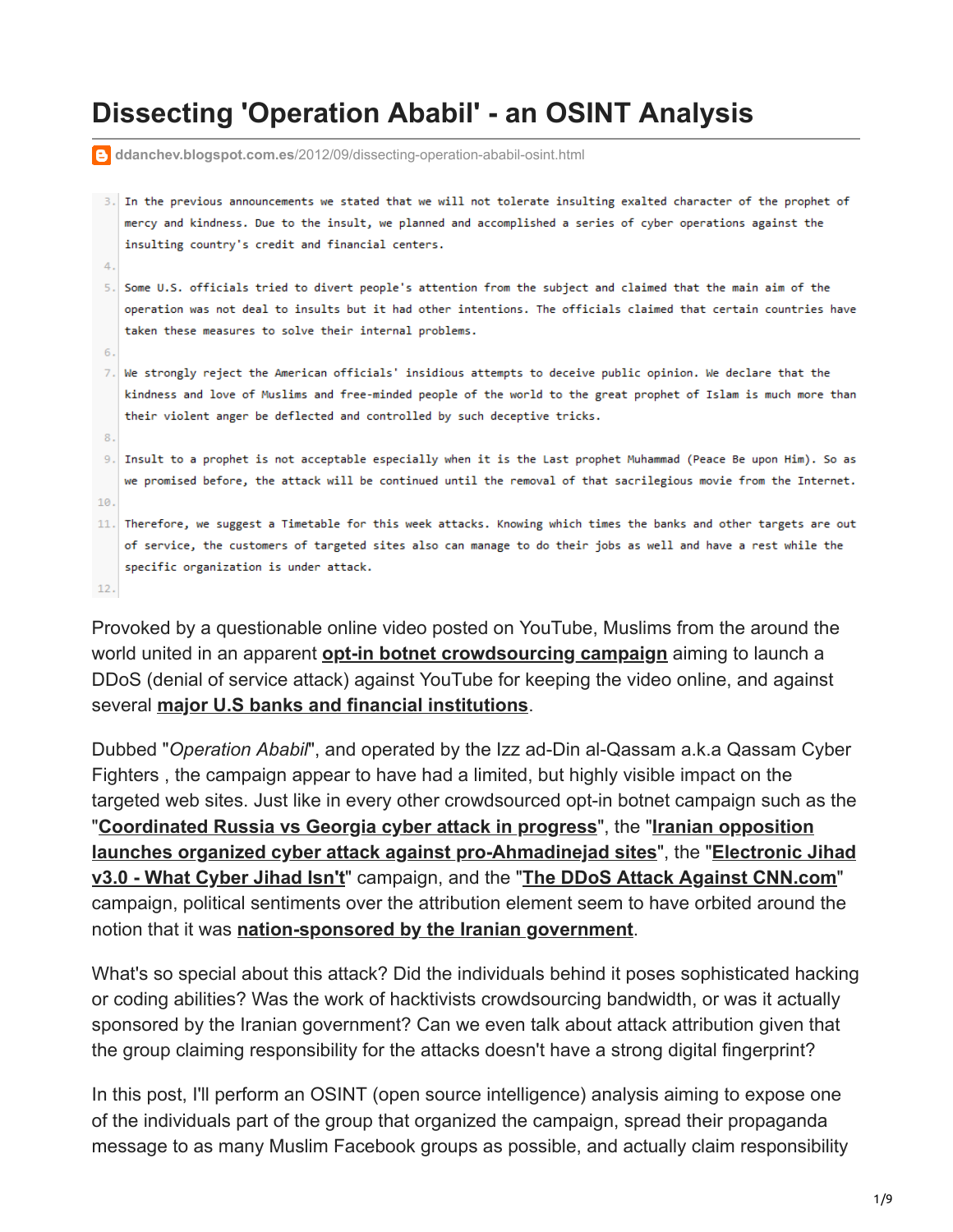for the attacks once they took place.

The campaign originally began with a message left on Pastebin.com by the Qassam Cyber Fighters group announcing "Operation Ababil":

|      | 1. Goeration Ababil, The second week                                                                                 |
|------|----------------------------------------------------------------------------------------------------------------------|
| 2.1  |                                                                                                                      |
| 3.1  | In the previous announcements we stated that we will not tolerate insulting exalted character of the prophet of      |
|      | mercy and kindness. Due to the insult, we planned and accomplished a series of cyber operations against the          |
|      | inselting country's credit and financial centers.                                                                    |
|      |                                                                                                                      |
| A.   |                                                                                                                      |
| 5.   | Some U.S. officials tried to divert people's attention from the subject and claimed that the main aim of the         |
|      | operation was not deal to insults but it had other intentions. The officials claimed that certain countries have     |
|      | taken these measures to solve their internal problems.                                                               |
| и.   |                                                                                                                      |
|      | 7. We strongly reject the American officials' insidious attempts to deceive public opinion, We declare that the      |
|      |                                                                                                                      |
|      | kindness and love of Muslims and free-minded people of the world to the great prophet of Islam is much more than     |
|      | their violent anger be deflected and controlled by such deceptive tricks.                                            |
| 8.   |                                                                                                                      |
| 9.   | Insult to a prophet is not acceptable especially when it is the Last prophet Huhammad (Peace Be upon Him). So as     |
|      | we promised before, the attack will be continued until the removal of that sacrilegious moule from the Internet.     |
|      |                                                                                                                      |
| 10.  |                                                                                                                      |
|      | 11. Therefore, we suggest a Timetable for this week attacks. Knowing which times the banks and other targets are out |
|      | of service, the customers of torgeted sites also can manage to do their jobs as well and have a rest while the       |
|      | specific organization is under attack.                                                                               |
| 13.1 |                                                                                                                      |
|      | 13. We shall attack for 8 hours daily, starting at 2:30 PM GMT, every day. We repeat again the attacks will continue |
|      |                                                                                                                      |
|      | for sure till the removal of that sacrilegious movie.                                                                |

# **The original message left is as follows:**

"*Operation Ababil, The second weekIn the previous announcements we stated that we will not tolerate insulting exalted character of the prophet of mercy and kindness. Due to the insult, we planned and accomplished a series of cyber operations against the insulting country's credit and financial centers.Some U.S. officials tried to divert people's attention from the subject and claimed that the main aim of the operation was not deal to insults but it had other intentions.* 

*The officials claimed that certain countries have taken these measures to solve their internal problems.We strongly reject the American officials' insidious attempts to deceive public opinion. We declare that the kindness and love of Muslims and free-minded people of the world to the great prophet of Islam is much more than their violent anger be deflected and controlled by such deceptive tricks.Insult to a prophet is not acceptable especially when it is the Last prophet Muhammad (Peace Be upon Him).* 

*So as we promised before, the attack will be continued until the removal of that sacrilegious movie from the Internet.Therefore, we suggest a Timetable for this week attacks. Knowing which times the banks and other targets are out of service, the customers of targeted sites also can manage to do their jobs as well and have a rest while the specific organization is under attack.We shall attack for 8 hours daily, starting at 2:30 PM GMT, every day.* 

*We repeat again the attacks will continue for sure till the removal of that sacrilegious movie.We invite all cyberspace workers to join us in this Proper Act. If America's arrogant government do not submit, the attack will be large and larger and will include other evil countries like Israel, French and U.Kingdom indeed.Tuesday 9/25/2012 : attack to Wells Fargo site, www.wellsfargo.comWednesday 9/26/2012 : attack to U.S. Bank site, www.usbank.comThursday 9/27/2012 : attack to PNC site, www.pnc.com Weekends: planning for the next week' attacks.Mrt. Izz ad-Din al-Qassam Cyber Fighters*"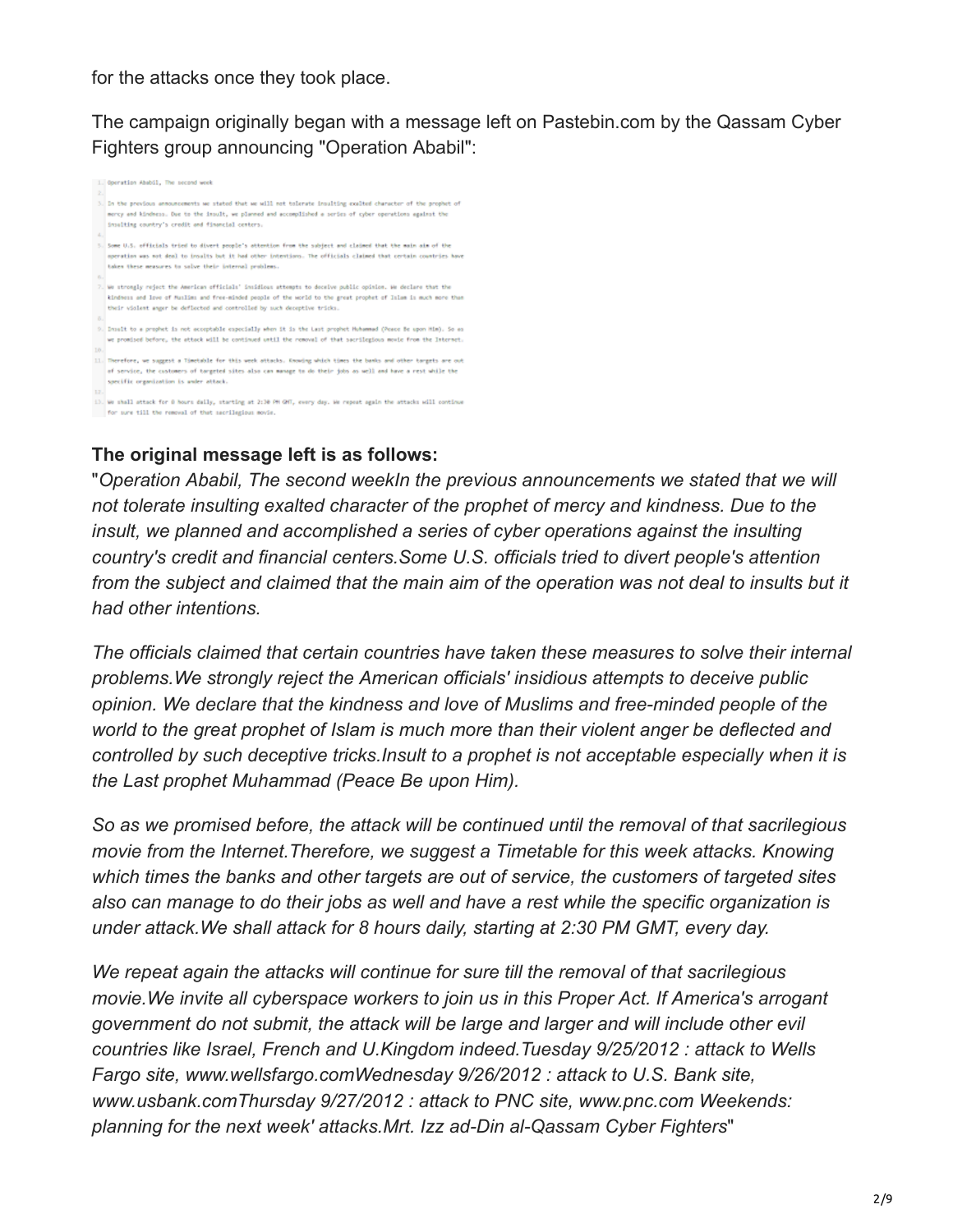**Periodically, the group also released update notes for the campaigns currently taking place:**



## **The original message published is as follows:**

"*Operation Ababil" started over BoA :http://pastebin.com/mCHia4W5 http://pastebin.com/wMma9zyGIn the second step we attacked the largest bank of the united states, the "chase" bank. These series of attacks will continue untill the Erasing of that nasty movie from the Internet.The site "www.chase.com" is down and also Online banking at "chaseonline.chase.com" is being decided to be Offline !Down with modern infidels.### Cyber fighters of Izz ad-din Al qassam ###*"

#### **Second statement released by the group:**



#### **The original message published is as follows:**

"*Dear Muslim youths, Muslims Nations and are noblemenWhen Arab nations rose against their corrupt regimes (those who support Zionist regime) at the other hand when, Crucify infidels are terrified and they are no more supporting human rights. United States of America with the help of Zionist Regime made a Sacrilegious movie insulting all the religions not only Islam.All the Muslims worldwide must unify and Stand against the action, Muslims must do whatever is necessary to stop spreading this movie.* 

*We will attack them for this insult with all we have.All the Muslim youths who are active in the Cyber world will attack to American and Zionist Web bases as much as needed such that they say that they are sorry about that insult.We, Cyber fighters of Izz ad-din Al qassam will attack the Bank of America and New York Stock Exchange for the first step. These Targets*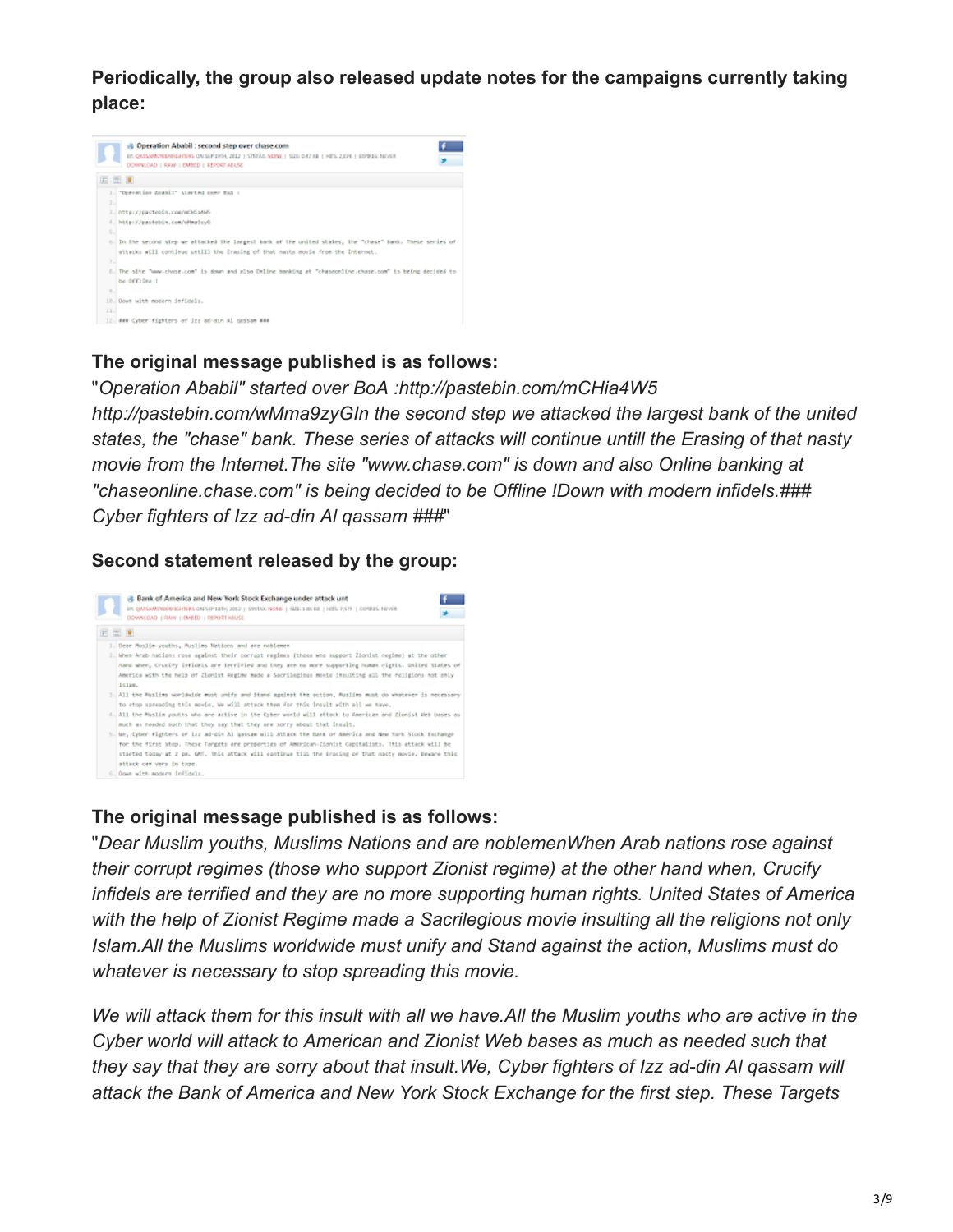*are properties of American-Zionist Capitalists. This attack will be started today at 2 pm. GMT. This attack will continue till the Erasing of that nasty movie. Beware this attack can vary in type. Down with modern infidels.*"

Clearly, the group behind the campaigns aimed to deliver concise propaganda to prospective Internet connected users who would later on be instructed on how to participate in the DDoS attacks. Let's assess the potential of the distributed DDoS tool that was used in the campaign.

## **Sample screenshot of the DDoS script in Arabic:**



Inside the .html file, we can see that there are only three web addresses that will be targeted in their campaign:



## **Detection rate for the DDoS script:**

youtube.html - **[MD5: c3fd7601b4aefe70e4a8f6d73bf5c997](https://www.virustotal.com/file/a3be8deb4ebc8de1d0d19467da606033c8938cf74d1489761fbc9e195d7d1c75/analysis/1348697936/)** Detected by 6 out of 43 antivirus scanners as HTool-Loic; Hacktool.Generic; TROJ\_GEN.F47V0924

Originally, the attack relied on a static recruitment message which included links to the DIY DDoS script located on **4shared.com** and **Mediafire.com**. What's particularly interesting is the fact that the files were uploaded by a user going under the handle of "*Marzi Mahdavi II*". It's important to point out that these static links were distributed as part of the recruitment campaign across multiple Muslim-friendly Facebook groups.

Thanks to this fact, we could easily identify the user's Facebook account, and actually spot the original message seeking participation in the upcoming attacks.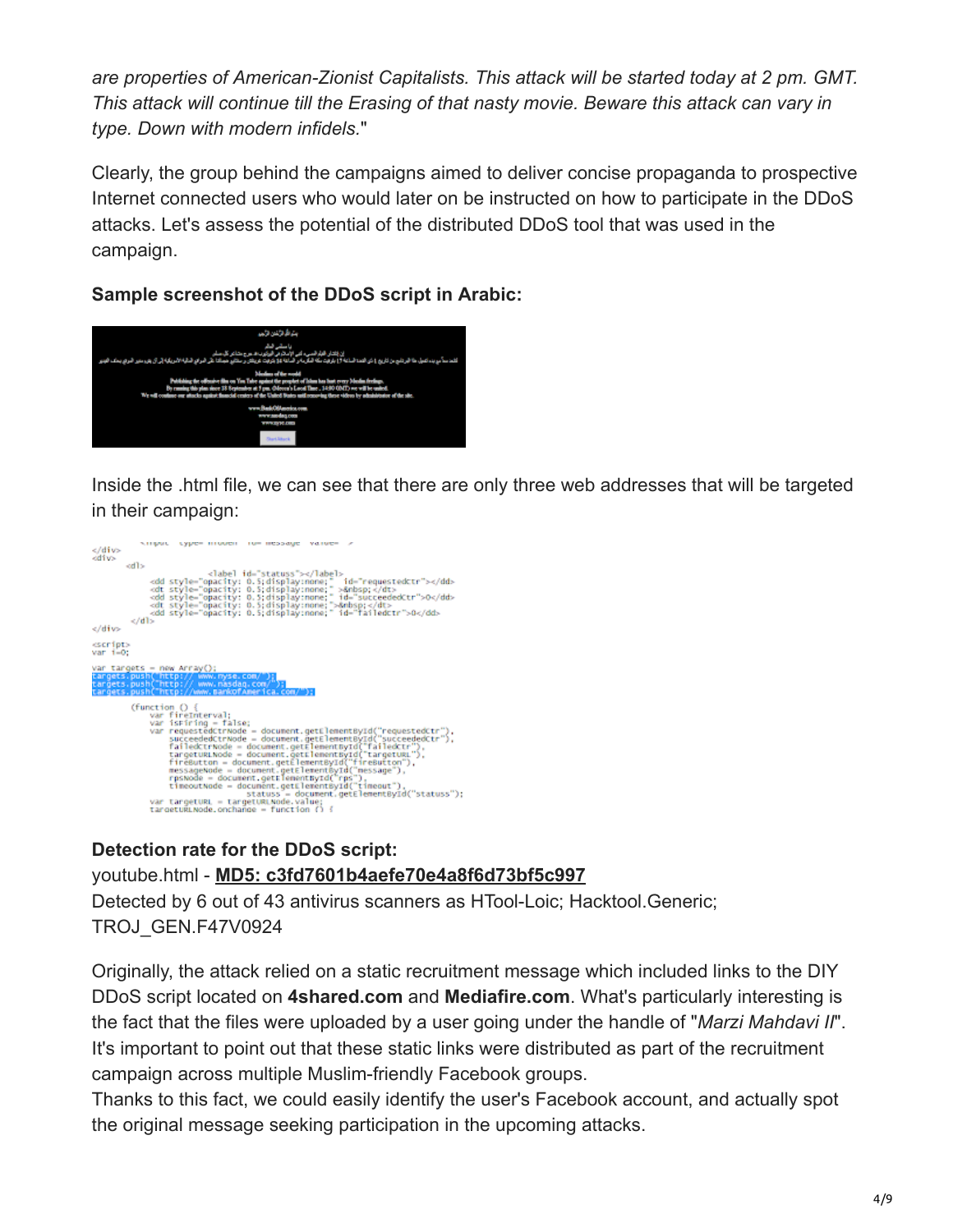**Marzi Mahdavi II's Facebook account:**



**Sample shared Wall post seeking participation in the upcoming DDoS campaign:**



Sample blog post enticing users to participate: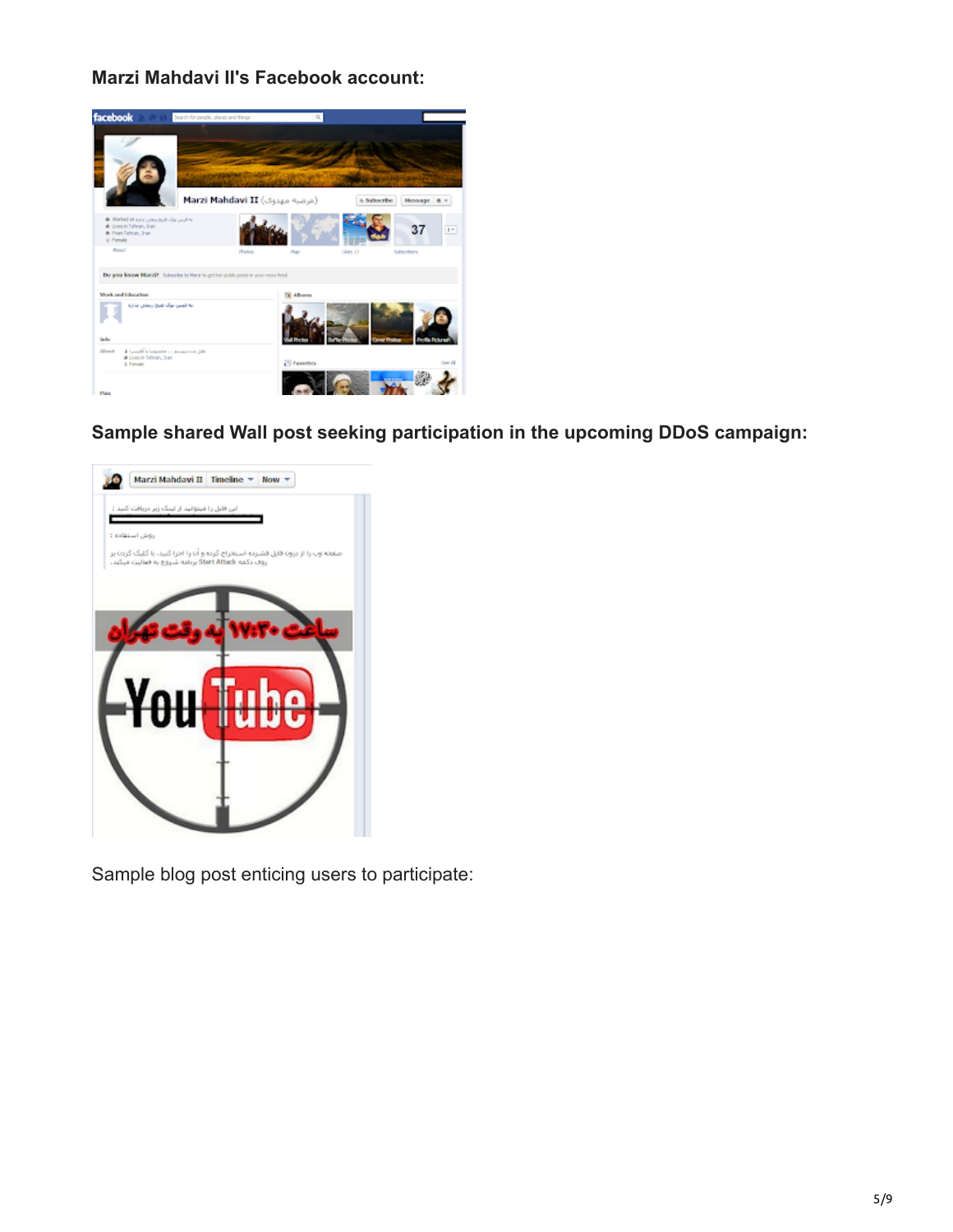



Marzi Mahdavi II has once referenced a link pointing to the same blog, clearly indicating that he's following the ongoing recruitment campaigns across multiple Web sites:

## **Second blog post enticing users to participate in the DDoS campaign:**

| According to YouTube administrator refusal to remove the prophet of Islam-<br>insulting video, an internet group has developed a computer program - that is<br>approved by Hilf-ol-Fozoul experts - to prevent the release of the video.<br>When they run that program. YouTube will be impaired.<br>For more influence of this action, it is necessary to run the program by a large |
|---------------------------------------------------------------------------------------------------------------------------------------------------------------------------------------------------------------------------------------------------------------------------------------------------------------------------------------------------------------------------------------|
| number of users simultaneously.                                                                                                                                                                                                                                                                                                                                                       |
| Tomorrow on 15 September at 4 pm. (Mecca Local Time) the action will begin.                                                                                                                                                                                                                                                                                                           |
| The considered file has been designed in html format. You can download it                                                                                                                                                                                                                                                                                                             |
| from links below:                                                                                                                                                                                                                                                                                                                                                                     |
| Link 1                                                                                                                                                                                                                                                                                                                                                                                |
|                                                                                                                                                                                                                                                                                                                                                                                       |
| Link 2                                                                                                                                                                                                                                                                                                                                                                                |
|                                                                                                                                                                                                                                                                                                                                                                                       |
| Link <sub>3</sub>                                                                                                                                                                                                                                                                                                                                                                     |
|                                                                                                                                                                                                                                                                                                                                                                                       |
| Link 4                                                                                                                                                                                                                                                                                                                                                                                |
|                                                                                                                                                                                                                                                                                                                                                                                       |

This very latest example of Iran's hacktivist community understanding of the cyber operations, once again lead me to the conclusion that what we've got here is either the fact that Iran's hacktivist community is lacking behind with years compared to sophisticated Eastern European hacking teams and cybercrime-friendly communities, or that Iran is on purposely demonstrating low cyber operation capabilities in an attempt to trick the Western world into thinking that it's still in a "catch up mode" with the rest of the world when it comes to offensive cyber operations.

Did these coordinated DDoS campaigns actually had any impact on the targered web sites? According to data from the Host-Tracker, they seem to have achieved limited, but visible results, a rather surprising fact given the low profile DDoS script released by the campaigners.

**Sample Host-Tracker report for a targeted web site during the campaign:**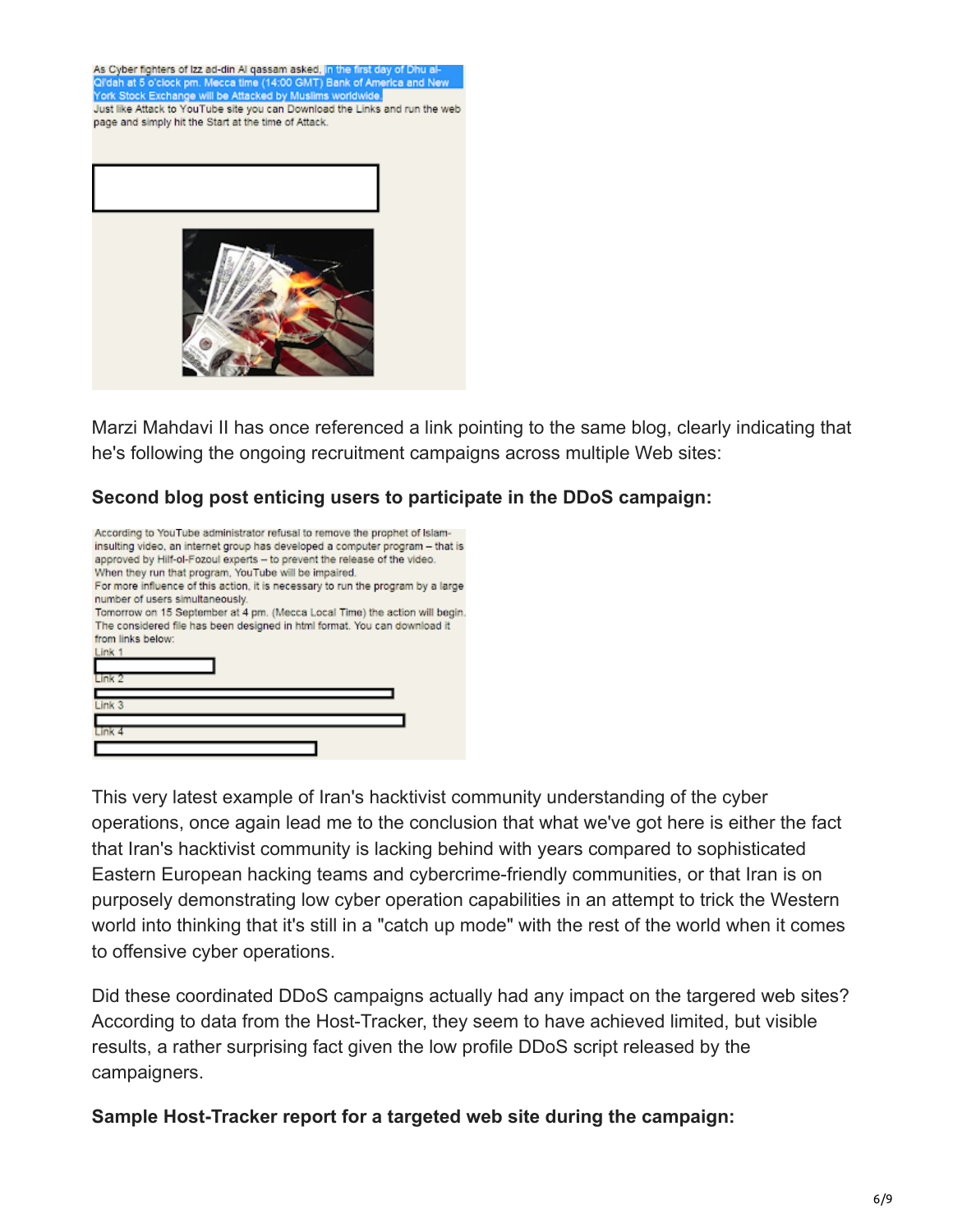| host-tracker.com<br><b>THE P</b><br>the maintenance pervisor                                                                                                      |                       |                                           |                                   | Chicket                           |
|-------------------------------------------------------------------------------------------------------------------------------------------------------------------|-----------------------|-------------------------------------------|-----------------------------------|-----------------------------------|
|                                                                                                                                                                   |                       |                                           | Historical Datester 20, 2021 KrD. |                                   |
| <b>Chart Start</b>                                                                                                                                                |                       |                                           |                                   | ■新世<br>Woman Art L. Att John Ave. |
| http://www.usbank.com                                                                                                                                             |                       |                                           |                                   |                                   |
| <b>SWEEPS ON THE</b>                                                                                                                                              |                       |                                           | (Rekims)                          |                                   |
| have the fir from and darts and the audio for sport for this contemporaries are                                                                                   |                       |                                           |                                   |                                   |
|                                                                                                                                                                   |                       | Libraries.                                |                                   |                                   |
| <b>Limited</b><br><b>Walker</b>                                                                                                                                   | Fax<br><b>Service</b> | <b>Ampleton and the</b><br><b>Service</b> | ٠                                 | <b>Factor</b>                     |
| Faracted Society and All Annual                                                                                                                                   |                       | connect Address date                      |                                   |                                   |
| <b>Delta</b><br>arts 145,294184, lessing Cranady<br>$\overline{\phantom{a}}$<br>SECOND AVAILABLE IN STRATT                                                        |                       | <b>LIMITIME</b>                           | 270, 270-274-310                  | <b>ENVIATE</b>                    |
| $\sim$<br>Tel: Ocara articl-EL/DeSEAL Metage Standed<br>NAME OF A REPORTED HIS PARADO                                                                             |                       | <b>HOOK WE</b>                            | PRESIDENT NOTICE                  |                                   |
| 100<br>DITH, TX, 10 and Hig United Associations<br>Sales (i.g. areasons art, transit !)                                                                           |                       | <b>STATISTICS</b>                         | R EB-24 ME Works NA               |                                   |
| 100<br>American Additional Address of the con-<br>NAME OLD ADDRESS OF STRAKES                                                                                     |                       | ---                                       | <b>PR EXHIBITION THAT SHE</b>     |                                   |
| $\sim$<br>Imaging was Highwall all research there<br>team dup announcement from 415                                                                               |                       | <b>ALCOHOL:</b>                           | 1980 EMI-1984 Staff, Tow          |                                   |
| $\sim$<br><b>Public</b><br>White is the Higgs period and provided the                                                                                             |                       | 410 00                                    | PLEROSLER TWAY                    |                                   |
| <b>Inches</b><br>(and, Patent who Highlientite), revenued<br><b>Selection</b><br>teaching anyonist air, teachers                                                  |                       | 40-Driver                                 | 25.05204.00 HO Holing             |                                   |
| $\sim$<br>Pain, French and Higuilantial Jeropat<br><b>House</b><br>basicials announced wit financing                                                              |                       | 45.00 mm                                  | 270, 230, 234, 245, 345, 317 x    |                                   |
| ing.<br>International West Education Lineways<br>been ing announced wit brand.">                                                                                  |                       | <b>Citizen</b>                            | 276 EXCLUDE 214 Williams          |                                   |
| <b>Let</b><br>Dollar, Ca. 414 (19) plantical research<br><b>House</b><br>mention a several art, someth-                                                           |                       | <b>ALCOHOL:</b>                           | 25 (35.36 ps)                     | Schutz<br>and and state           |
| say.<br>STATISTIC AND ENGINEERING PRODUCT<br><b>STATISTICS</b><br>transition of the best of a longer control                                                      |                       | <b>ALCOHOL:</b>                           | ALCOHOL: Inches                   |                                   |
| Milliannia Librarian person<br><b>West present</b><br><b>CONTRACTOR</b><br><b>Selection of Land Inc.</b><br>Carl Halley<br>man)                                   |                       | <b>SHOW</b>                               | 29, 136, 764, 212, what           |                                   |
| <b>Inc.</b><br>To: Didre and His De Doll, Henge Shines<br>NAMES OF A REPORTED HIS PERSONAL                                                                        |                       |                                           | PR EXHIBITION CONTINUES.          |                                   |
| 100<br>STL Auto with Highland American Internal<br>Secriting announced art, transfer-                                                                             |                       | -                                         | 197 EXHills 242 Indicated         |                                   |
| <b>COLL</b><br><b>Room workbuilt list researchings</b><br>teaching announced art. triangly                                                                        |                       | 45.00 mm                                  | 29.0006.00 Honda                  |                                   |
| $\sim$<br>Forty, II-brize arrow infiguration Education and<br><b>Statement</b><br>feature this is an expected with fariastal to                                   |                       | -                                         | 270, EXS COA 310 Codes Strategic  |                                   |
| <b><i>ITALIANA SENI IEN. JENEL</i></b><br><b>Test Jerel</b><br>Pearitive,<br><b>SAFERING</b><br>Telefonography and many<br><b><i>SANDA BASICARE</i></b><br>$-5.7$ |                       | <b>Publican</b>                           | 20 EBUSI 20 MAIN                  |                                   |
| <b>Side</b><br>FWI, Folio and Hill, method, heliogy/method<br>massiviling, prespected not, deserted?)                                                             |                       | <b>STATISTICS</b>                         | IN LINIS IS THEFT                 |                                   |
| <b>Highway Like Jirk Jerry)</b><br><b>TWI Island</b><br><b>FOR STARTS</b><br><b>Committee forms</b><br>---                                                        |                       | A NY 100                                  | and anti-resident intervalves     |                                   |
| <b>Important Allis of AURIST</b><br><b>Visit Arrest</b><br>KompoNett, UC<br>down specific bonne fels down                                                         |                       | 3.35 mil                                  | 195 EXCISE DE Romando             |                                   |

**Second Host-Tracker report for a targeted web site during the campaign:**

|                                  | host-tracker.com<br><b>Hard</b>                                                                                         |              |                                         |                                | Data                                                                            |
|----------------------------------|-------------------------------------------------------------------------------------------------------------------------|--------------|-----------------------------------------|--------------------------------|---------------------------------------------------------------------------------|
| <b>Chank Noualt</b>              | kels transing smice                                                                                                     |              |                                         |                                | Tuesday, Geography 21, 2042 6:22-42 RA<br>ននាព<br>Final areas Johnson and Anti- |
|                                  | http://www.wellsfargo.com                                                                                               |              |                                         |                                |                                                                                 |
| Classication with Austin         |                                                                                                                         |              |                                         | Abel part 2                    |                                                                                 |
|                                  | Subscribe for front-securitate by and site productly vaccels to helps. Chevre wells began one<br>tuna proditorial here. |              | Libraries:                              |                                |                                                                                 |
| <b>Linuxian</b>                  | <b>Syndra</b>                                                                                                           | <b>Frage</b> | <b>RESPONSE ENCORE</b>                  | <b>Carl Corporation</b>        | <b><i><u>Institute</u></i></b>                                                  |
|                                  | Received engineers (2 Or 30 Fail                                                                                        | <b>Since</b> | <b>Sings</b><br>strictly, OAT-sec. 5.30 |                                |                                                                                 |
|                                  | $\frac{1}{2}$<br>John, Tr. All, and the classical message of them.<br>research is a seasonned and innersal !-           |              | ALC: NO                                 |                                | FOLKLAND In even that                                                           |
| Her Helv, Mr.<br>1,82            | ÷<br>why High David End, American TV Elicion.<br>ready dug pregnited ed; foresalt?                                      |              | Life St we                              | 239.45.2.88                    | PATHING                                                                         |
|                                  | For, ringra and etg. classical message of electro-<br>resort (a.b. are particled and firminal)").                       |              | <b>SELEN SAL</b>                        | (10.234 min.0)                 |                                                                                 |
|                                  | New, Select arter Hip Literatual American Universi-<br>reason due, presented act, forestall?                            |              | 43.50 mm                                |                                | 28-6104.101 Intelligental                                                       |
| <b>CONTRACTOR</b><br>Seturiants. | arrange candidate recognitions on<br>realist (a.g. arentwise) and financially                                           |              | <b>RT-787 1000</b>                      | the the car cost interest con- |                                                                                 |
|                                  | tarders are reputation recognizes                                                                                       |              | $43.50$ mm                              |                                | 24.25.08.521 /ppmbetal.org                                                      |
|                                  | Antiocolo arte ste, destas cessas crisis<br>(sever (kg anagement art) financial).                                       |              | 45.00 mol                               | WE PE OLIVE ISSUE              |                                                                                 |
| juni Amander,                    | CLUD was the planting research between<br>resourcing, presincial auf. Insecutify                                        |              | 41.00 mm                                | PL PL ALSO                     | <b>President</b><br><b>STATISTICS</b>                                           |
| Seattle, VA.<br>1.85             | <b>SPE</b><br>and life, cantibal, hassault renow-<br>resort is a sherwholen forest?)                                    |              | 45 SE VAC                               |                                | PART LSE IN AUCLEING                                                            |
| Ourden, Ca'                      | Harriott, was my clerked record Univers<br>resum that comparison and interests?)                                        |              | 49.00 cm                                |                                | 201-45-04, 224 17-4 entrop man                                                  |
|                                  | office.<br>SP) Roos and MS (William Newsar Wilson)<br>react (i.g. anapictal act, triansf).                              |              | 41.91.92                                | 29-250-351 EXVISI              |                                                                                 |
| Junction & any<br>Ardeniando     | recorded resonance ballioning sites area<br>resourcing presented ed, insecutiv-                                         |              | $0.30 -$                                |                                | 24. 25. 06.123 Homester, 24.                                                    |
| be modified.<br>$\sim$           | en.<br>arty MS, cleribal, heroigit/ renow-<br>resort is a weighted art, transity,                                       |              | 43.00.00                                |                                | 291-25-24 222 212-541-012FS                                                     |
|                                  | Daller, TX.AS: anne-line classiched restorant University.<br>restor in a presented ed. trees of "                       |              | 45.30 mm                                | ALCOHOL: A                     | APRIL 1979 ST<br><b>GASKS</b>                                                   |
|                                  | best, 10.15 are situalistic recognizion.<br>resonal g unepictatied, financity.                                          |              | 49.90 (49.)                             | 29-8-04:03 ERWPG               |                                                                                 |
| Demany                           | Architry are my desired recognitions.<br>resourcity and and motivated?)                                                 |              | 41.00 mm                                | 29.25.00.03 (PO security)      |                                                                                 |
| quebot, Elki                     | Northern any way crement interoget innova-<br>resort is a shearted and financity.                                       |              | 45.30.900                               | 29-604.01 (2019)               |                                                                                 |
| Laway, HL<br><b>UE</b>           | www.my.classical.com/car/14mmm                                                                                          |              | $43.30$ size.                           | Flk. Flk./M.1/30 Kinserver     |                                                                                 |

**Third Host-Tracker report for a targeted web site during the campaign:**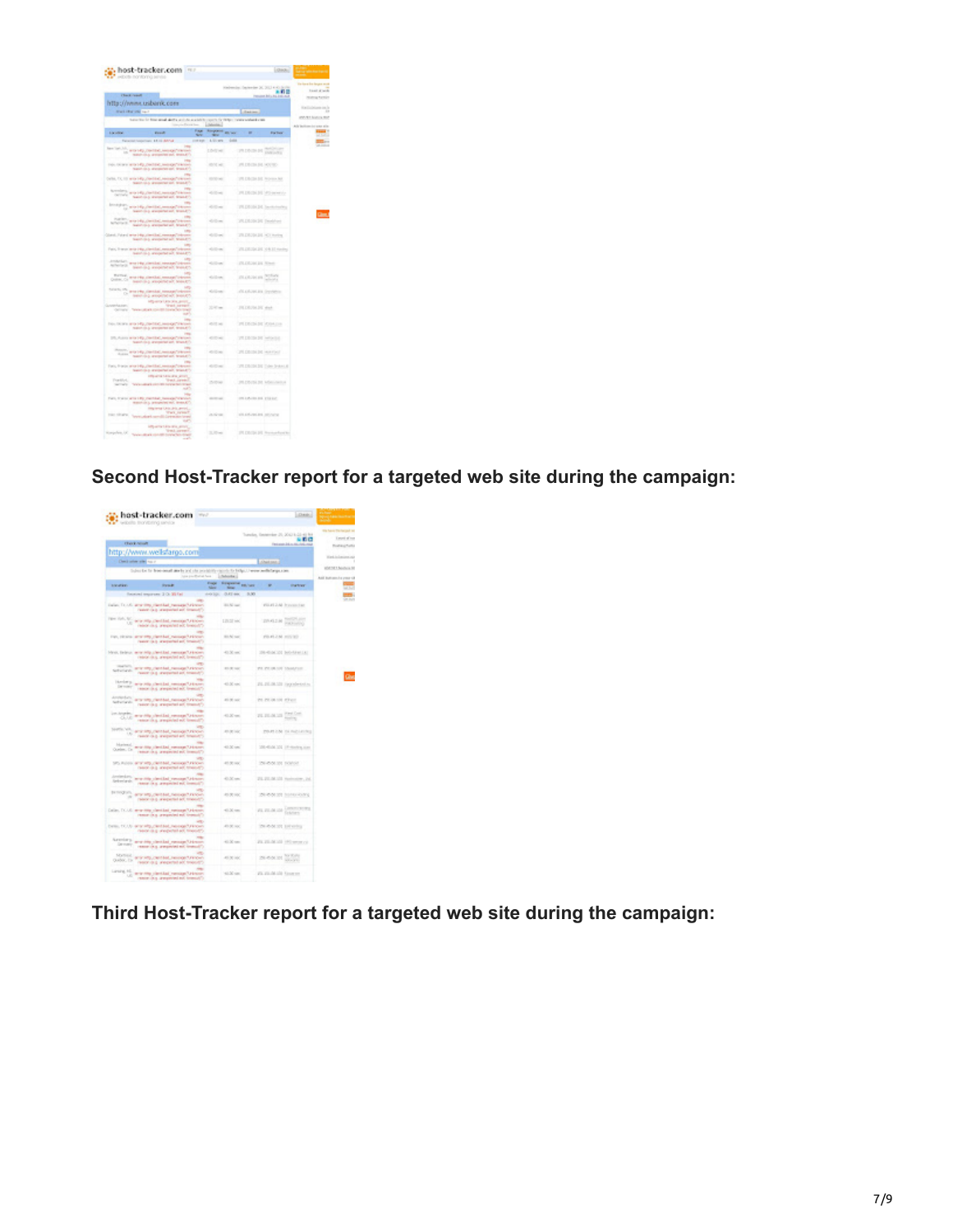|                          | host-tracker.com<br>Mp.2<br>vabolte examitaring service                                                                      |                      |                     |      |                                  | Chuck                                                                       | <b>SUP-LO GAMERINE BYAN</b><br>search.<br>We travel the targed inc |
|--------------------------|------------------------------------------------------------------------------------------------------------------------------|----------------------|---------------------|------|----------------------------------|-----------------------------------------------------------------------------|--------------------------------------------------------------------|
|                          | <b>Check result</b>                                                                                                          |                      |                     |      |                                  | TURNER, SINGMARIN' 18, 2012 6:14 HT FM<br>Parmacort link in this chalk rang |                                                                    |
|                          | http://www.BankOfAmerica.com<br>Check other site: kep.r                                                                      |                      |                     |      | Died, son.                       |                                                                             | <b>PIET N DECORE OU</b>                                            |
|                          | Substition for fines email alerts and site availability reports for http://www.fambOfAnetica.com<br>tonic countries at Auris |                      | Salomba             |      |                                  |                                                                             | <b>ASP-NET heaters B.</b>                                          |
| <b>Location</b>          | <b>Danielt</b>                                                                                                               | Радо<br><b>Rates</b> | Response gallery    |      | $\mathbf{r}$                     | Partner                                                                     | Add buttons to your air                                            |
|                          | Recoved requirement \$4 OK 32 Fall                                                                                           |                      | Anatage: 16.30 kec. | 0.00 |                                  |                                                                             |                                                                    |
|                          | HTD<br>New York, NY, arranting, clientibed, message("Unimount<br>reason in g. unexpected ect, to would !                     |                      | 115.01 sec          |      | 171, 193, 100, 173               | <b>HEITAY JOSS</b><br>that dynalizes                                        |                                                                    |
| incarta,<br>Indonesia    | arror Http: clent.Ead_memage/"Unknown<br>razioni da q. unanparted and, financi/(7)                                           |                      | All 00 pec          |      | 171.159.100.172 Nicesoft Media   |                                                                             |                                                                    |
| orlando, PL <sub>1</sub> | <b>HRD</b><br>error Http: client.kad. message/"Unknown<br>reson is a unexpected sof, knocut/1                                |                      | 98.50 pec.          |      | 171.301.149.179. Asta Hosting    |                                                                             |                                                                    |
|                          | callat, fix, US enterting clear had inexcage("Uningun<br>resson (s.g. unexpected act, timecut)*)                             |                      | 105,500 KWC         |      | 171.208.120.173 Froyage Apr      |                                                                             |                                                                    |
|                          | <b>LITE</b><br>Kirc, Urare, erer Hilly, clevithal, ressage("Usinow)<br>reason (e.g. unexpected act, timecut)*)               |                      | 80.51 MO            |      | 171-293 100-173 HOSTED           |                                                                             |                                                                    |
| Bemingham,               | <b>HTD</b><br>arror (Hig), client, Bad, message, "Unimours<br>ratedn (s.g. unexpected acf. timecut)*)                        |                      | 40.00 sec           |      | 171.259.100.173 Japania Hoyling  |                                                                             |                                                                    |
|                          | Dallas, TX, US arror 19th client had inconscied Universe<br>reason in a unexpected and, timeouth's                           |                      | AE 00 pec           |      | 171.259.100.173 Curricin Holding |                                                                             |                                                                    |
| Lateng, ML               | $+$<br>work4/hopestate ball reliably give rate<br>reason (is g. unerpacted act, timeout)*)                                   |                      | AE 00 IMC           |      | 171.955.149.172 Ricconvert       |                                                                             |                                                                    |
| Atlanta, GA,<br>1.52     | C4                                                                                                                           |                      | D. 48.22 kg.        |      |                                  | 0.00 171 293 228 173 Welegaling Circ                                        |                                                                    |
|                          | <b>HELD</b><br>Paris, Prance arranditto clientified memage/"Unknown<br>razean skig, unexpected and, timeouth?)               |                      | 40.00 mm            |      | 171.965.140.173 Cyber Snake Ltd. |                                                                             |                                                                    |

**Fourth Host-Tracker report for a targeted web site during the campaign:**

| host-tracker.com<br>website monitoring service |                                |           | <b>INDOV</b>        |             |                 |                                                                                           | Check                                                                 |
|------------------------------------------------|--------------------------------|-----------|---------------------|-------------|-----------------|-------------------------------------------------------------------------------------------|-----------------------------------------------------------------------|
| <b>Check result</b>                            |                                |           |                     |             |                 |                                                                                           | Saturday, September 15, 2012 9:02:50 PM<br>Remarked lok to this shad. |
| http://www.youtube.com                         |                                |           |                     |             |                 |                                                                                           |                                                                       |
| Check other site: hap in                       |                                |           |                     |             |                 |                                                                                           | Charlenon.                                                            |
|                                                |                                |           | ope.cordfrenal.hera |             | Subsorbe ::     | Subscribe for from email alerts and site availability reports for https://www.youtube.com |                                                                       |
| Location                                       | <b>County County</b>           |           |                     |             |                 | Page Size Response time KB/sec 32                                                         | <b>Partner</b>                                                        |
| Received responses : 39 Ok 8 Pail              |                                | loverage: |                     |             | 0.88 sec 182.18 |                                                                                           |                                                                       |
| Atlanta, GA, US 1-8tp error (303)              |                                | $\Box$    |                     | 0.09 pec    |                 |                                                                                           | 74.125.220.97 Phil-Hasting.com                                        |
| Lansing, ML US Hittp error (303)               |                                | D.        |                     | 0.07 sec    |                 | 74.129.227.1 Riccarvor                                                                    |                                                                       |
| Orlando, FL, US Hittp error (303)              |                                | $\Omega$  |                     | 0.05 sec    |                 |                                                                                           | 173.194.37.4 Junto Hosting                                            |
|                                                | Landon, UK 1-8tp error (202)   | $\Omega$  |                     | 0.05 psc    |                 | 74.125.225.70 VirtualSplits                                                               |                                                                       |
| Kansas City, MD, US Hillip error (303)         |                                | $\Box$    |                     | D.08 sec    |                 |                                                                                           | 74.125.225.68 Atlng net LLC                                           |
| Frankfurt, Germany                             | OK.                            | 167478    |                     |             |                 | 0.48 sec 343.63 173.194.70.190 inhost.biz                                                 |                                                                       |
|                                                | Dallas, TX, US 1-8tp error 303 | o         |                     | 1.29 per    |                 |                                                                                           | 74, 125, 227, 125 Custom Hosting Solutions                            |
| Mirsk, Belarus                                 | <b>Ck</b>                      | 150374    |                     |             |                 | 0.60 sec 227.44 173.194.32.36 bullyfolget.tel.                                            |                                                                       |
| Los Angeles, CA, US Http error (303)           |                                | Ŭ         |                     |             | $0.10$ soc $-$  |                                                                                           | 173.194.33.2 PromiumReseller                                          |
|                                                | Paris, France Hittp error:303  | O.        |                     | O.tt nec    |                 |                                                                                           | 173.194.41.99 Cyber Sruke Ltd.                                        |
| Dallas, TX, US                                 | Ok.                            | 155239    |                     | $0.44$ sec. |                 |                                                                                           | 342.61 74.125.227.105 Custom Hosting Solutions                        |
| Washington, USA                                | <b>Ck</b>                      | 160852    |                     | 0.38 sec    | 413.41          | 74.125.228.66 Nidohosting                                                                 |                                                                       |
| Nontreal, Ouebec, Ca-                          | Ok.                            | 154494    |                     | $2.43$ sec  | 62.20           |                                                                                           | 173.194.43.2 NordGate networks                                        |
| Mesopw, Russia                                 | Ok.                            | 179290    |                     |             |                 | 0.67 sec 261.93 172.194.32.200 Authiest                                                   |                                                                       |

**Fifth Host-Tracker report for a targeted web site during the campaign:**